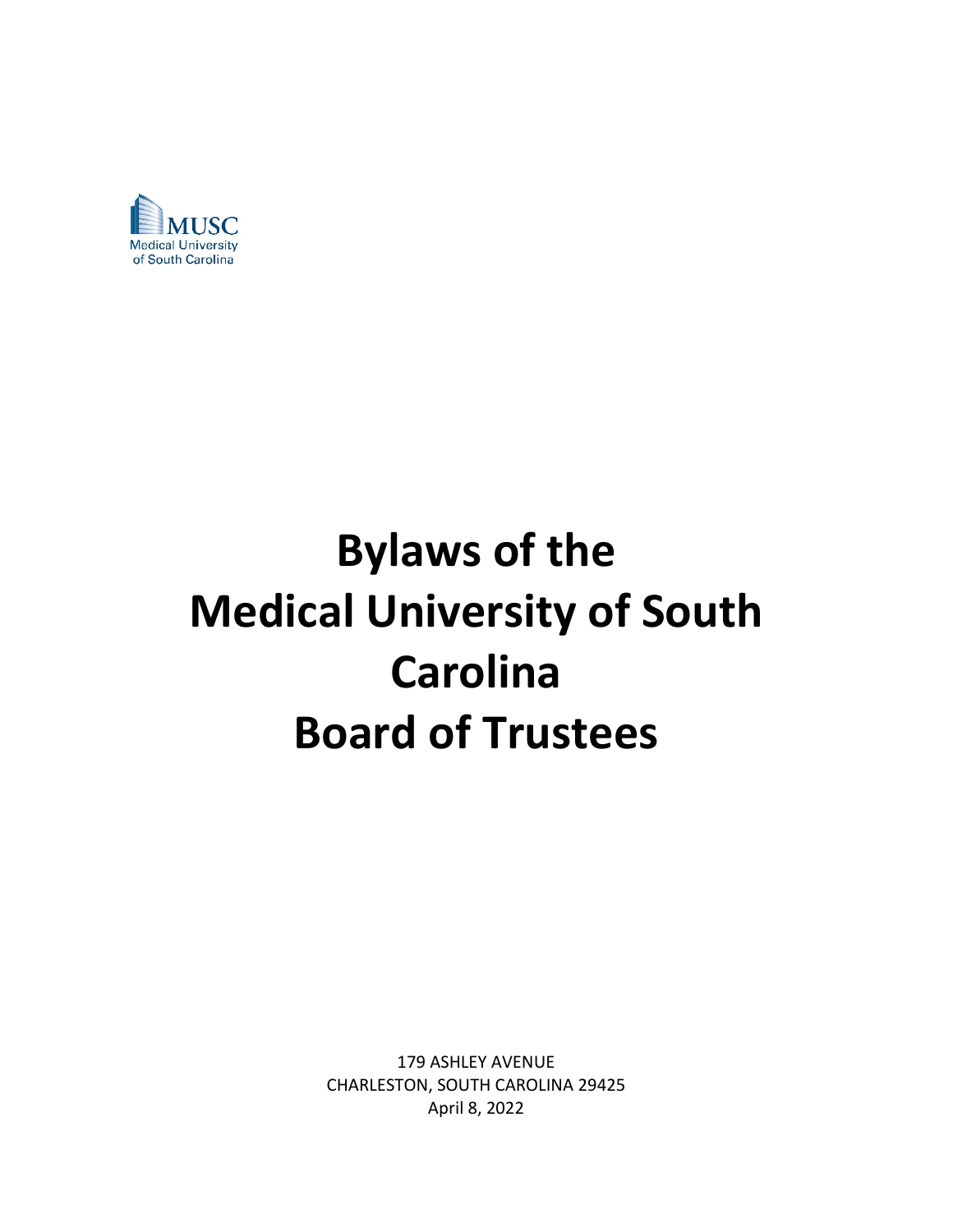## **TABLE OF CONTENTS**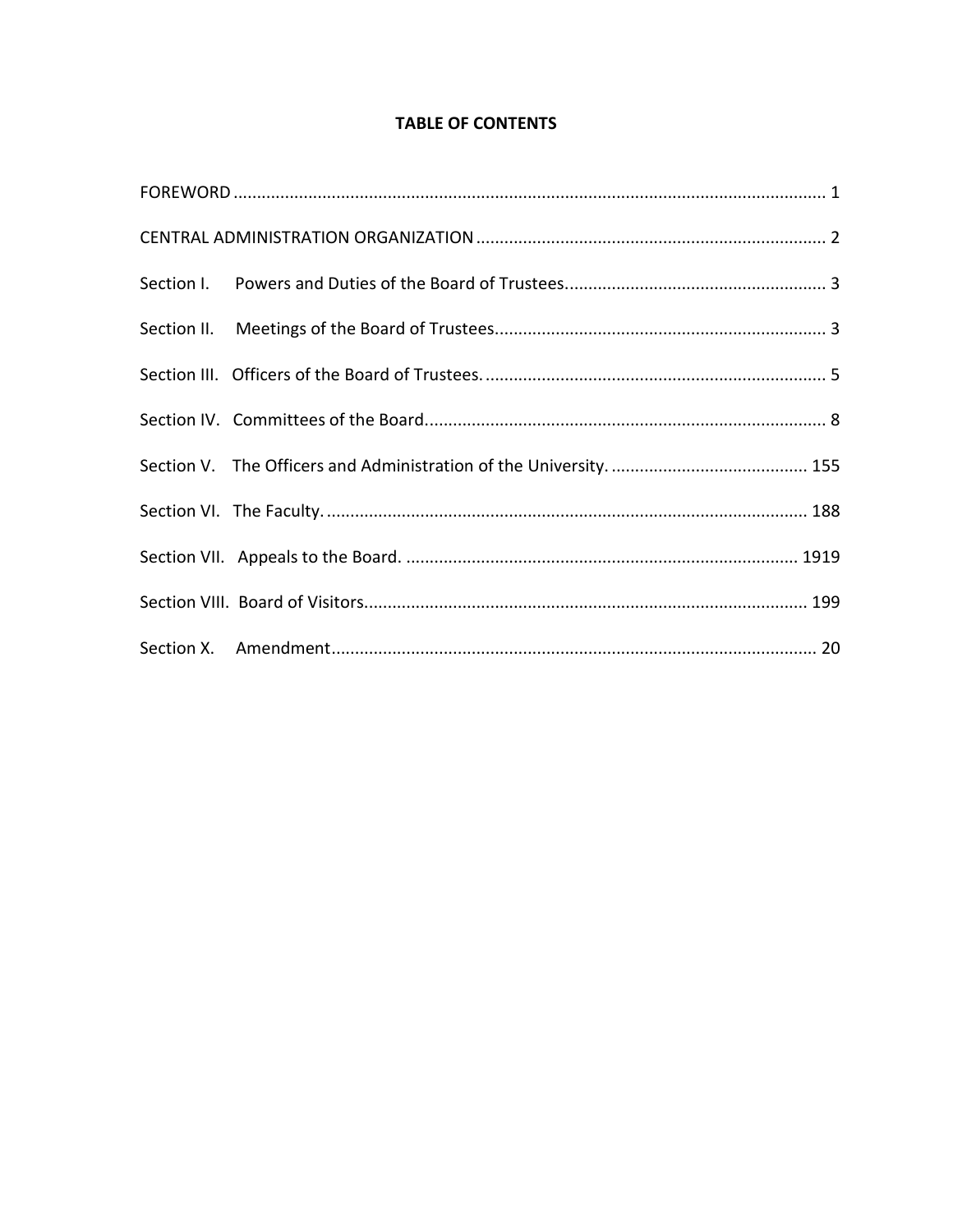#### **FOREWORD**

<span id="page-2-0"></span>1. The Medical University of South Carolina does not discriminate on the basis of race, color, religion, sex, age, national origin, disability, veteran status, genetic information, sexual orientation or gender identity in the administration of admission policies, educational policies, financial aid, employment, or any other University activity, except where sex is a bona fide occupational qualification.

2. Since the English language contains no singular pronoun which includes both sexes, wherever a masculine term appears in this document it signifies both genders.

3. The meetings of the Board of Trustees are held in conformance with the Freedom of Information Act as amended, SC Code Ann. §30-4-10, *et seq.*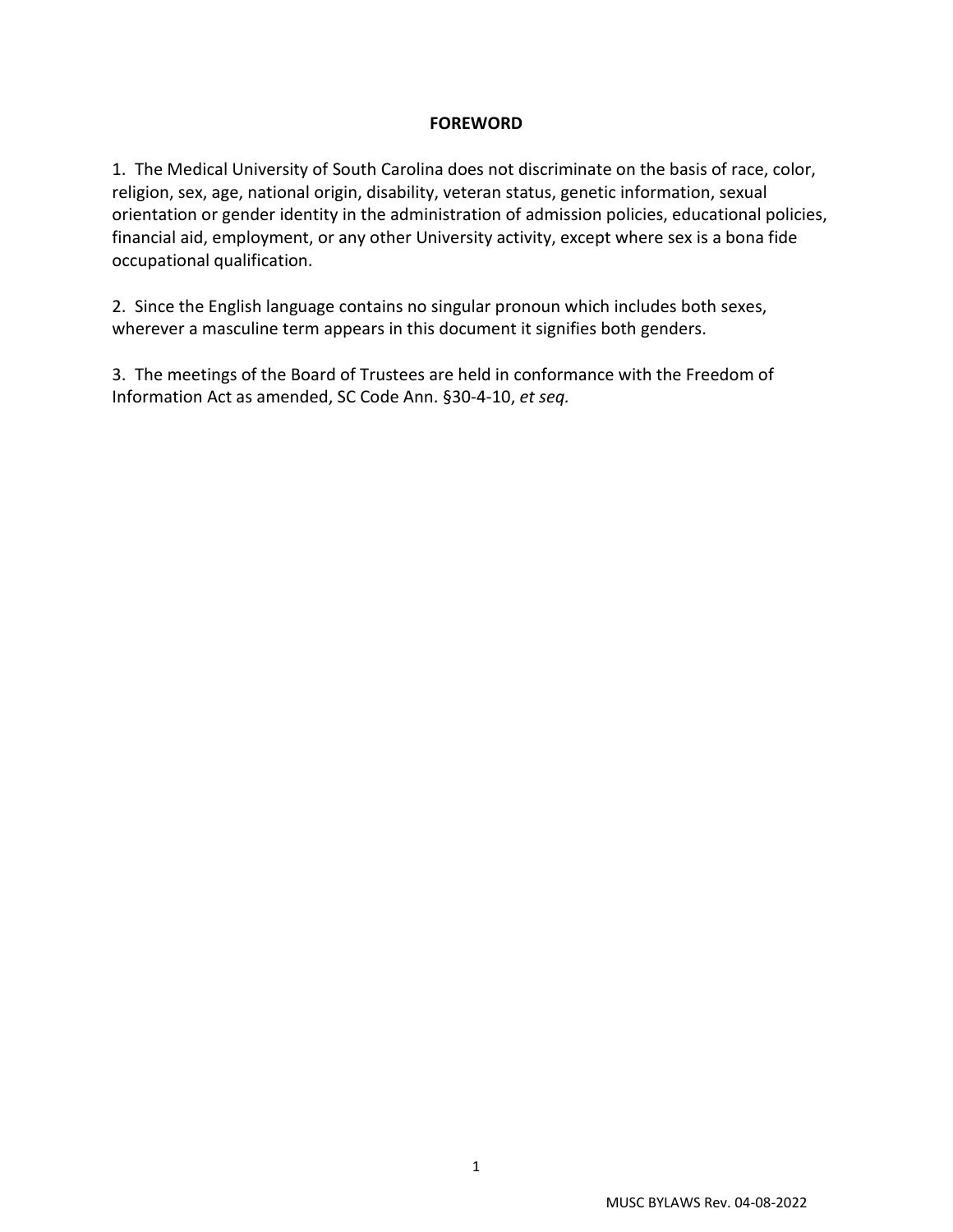## MEDICAL UNIVERSITY OF SOUTH CAROLINA **CENTRAL ADMINISTRATION ORGANIZATION**

(As referenced in the MUSC Board of Trustees Bylaws)

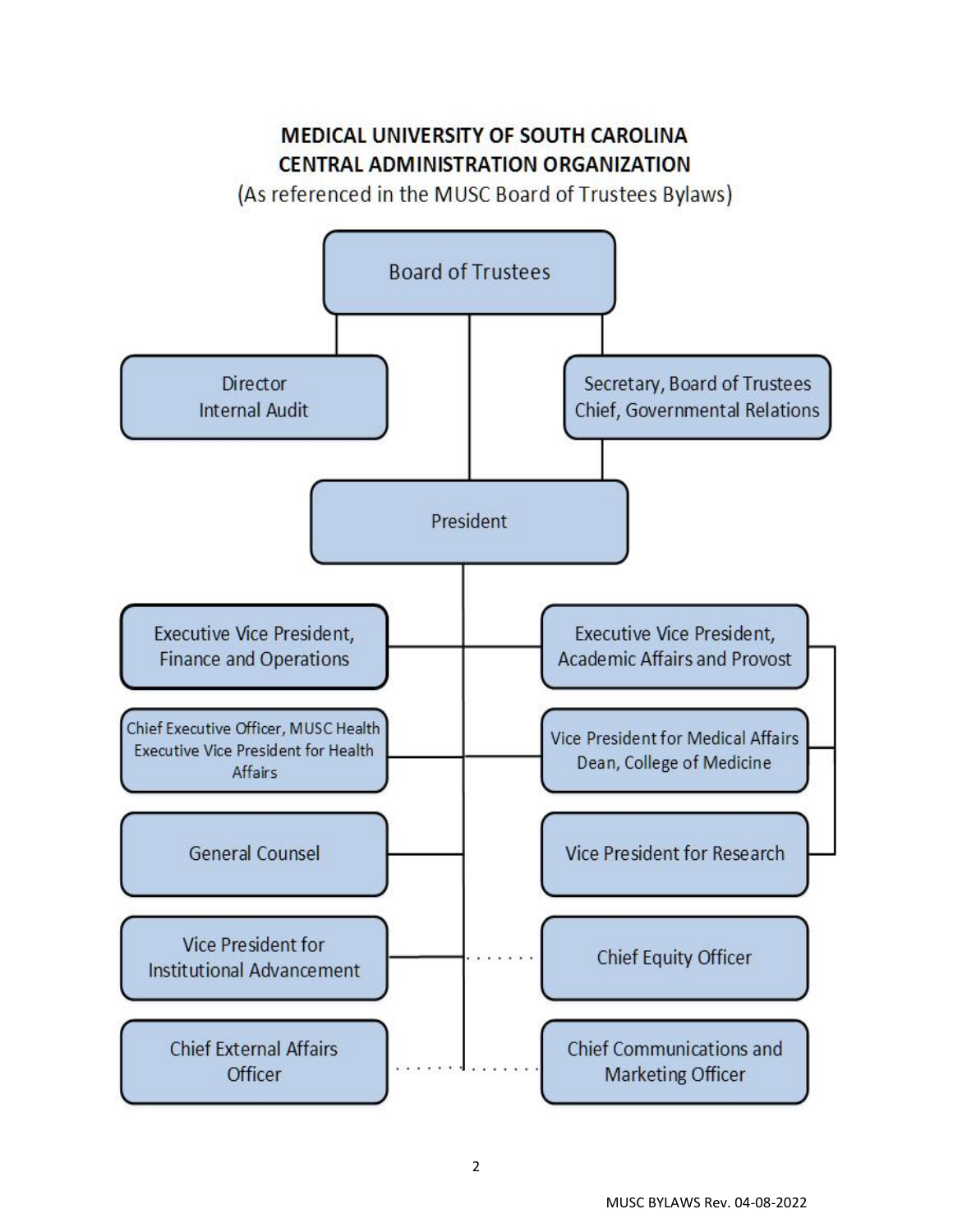## **BYLAWS OF THE MEDICAL UNIVERSITY OF SOUTH CAROLINA BOARD OF TRUSTEES**

## <span id="page-4-0"></span>**Section I. Powers and Duties of the Board of Trustees.**

(A) The final authority and responsibility for the governance of the Medical University of South Carolina (MUSC), its colleges, the outreach programs, and ancillary functions are vested in the Board of Trustees of the Institution in accordance with the statutes of the State of South Carolina pertaining thereto.

(B) The Board of Trustees, directly or through its authorized committees, shall establish the general policies of the University, shall define its general program of educational activity, shall annually at or before its August meeting, fix and approve the University's application for State appropriations, and shall approve the budget for the next fiscal year.

(C) The Board of Trustees avoids conflict of interest. Any Trustee having a potential or perceived conflict of interest should make a full disclosure of the facts to the Chairman and should refrain from voting, participating or influencing a decision on the matter. The minutes of the meeting should reflect that disclosure was made and the member abstained from voting.

(D) The Board of Trustees shall name the principal officers of the University as prescribed in Section V of these Bylaws, but it may delegate to those elected officers the employment of subordinate officers and employees.

(E) The Board of Trustees shall confer appropriate degrees in medicine, dental medicine, pharmacy, nursing, health professions, and graduate studies in related health fields. These degrees shall be conferred upon students and such other persons as the Board of Trustees deems qualified to receive them.

(F) The Board of Trustees may confer honorary degrees to individuals deemed appropriate and worthy by a majority vote of the Board.

(G) The Board of Trustees shall review or review and revise these Bylaws at least every four (4) years or earlier if a material change occurs.

## <span id="page-4-1"></span>**Section II. Meetings of the Board of Trustees.**

(A) **Regular Meetings**. Regular meetings of the Board of Trustees shall be held on the second Friday of February, April, August, October, and December and on the day before the Commencement Exercises, provided that the place and/or time of any regular meeting may be changed by the Chairman of the Board of Trustees. Any change in the date, place and/or time of any regular meeting shall be publicly noticed in accordance with S.C. Code of Laws §30-4-80.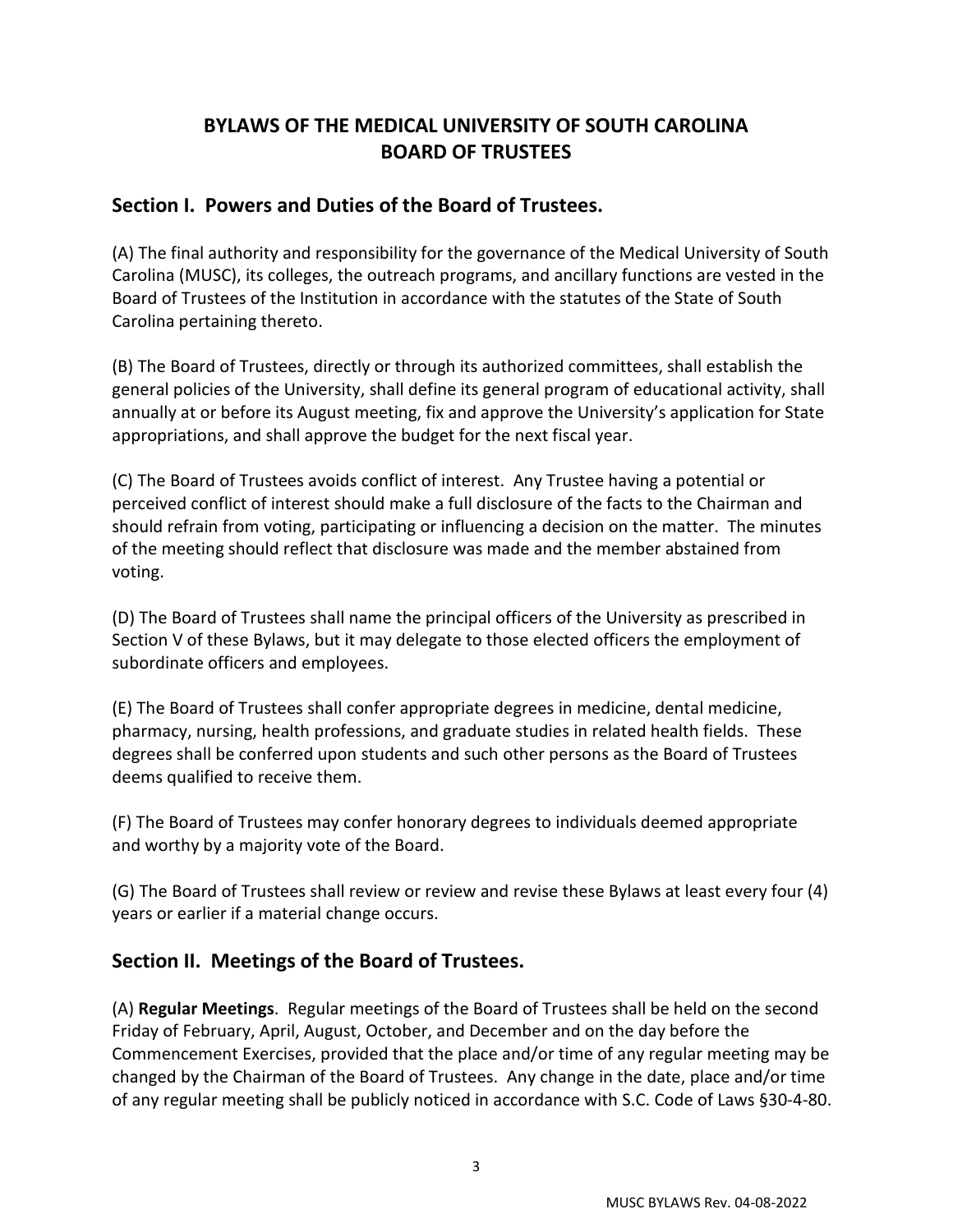#### (B) **Special Meetings**.

(1) Special meetings of the Board of Trustees may be called at the will of the Chairman; or

(2) Upon the written request of three or more members, the Chairman shall call a special meeting of the Board.

At least 24-hour's notice of any such meeting shall be given to the members of the Board of Trustees. The 24-hour's notice will not apply to emergency meetings in accordance with S.C. Code of Laws §30-4-80. Special meetings of the Board of Trustees may be in person, or via teleconference or videoconference. Trustees must be in attendance in person, or via teleconference or videoconference to vote on an action item at a Special Meeting. The vote will occur publicly, either by written ballot, roll call or other electronic means approved by a majority of the Trustees in attendance at the time of the vote.

(C) **Agenda**. Prior to each regular meeting of the Board of Trustees and with the notice of any special meeting, the Secretary of the Board shall include a proposed Agenda and pertinent information for the meeting. Any changes to the agenda shall be done in accordance with S.C. Code of Laws §30-4-80.

(D) **Quorum**. A majority of the elected and ex-officio voting Trustees shall constitute a quorum.

(E) **Voting.** Except as otherwise specifically provided herein, all matters coming before the Board or a committee thereof for determination shall be determined by a majority of the members present by voice acclamation. Upon request of any Board or committee member, a vote by the Board or committee, as applicable, shall be by a call of the roll and results of such roll call vote shall be recorded in the minutes of the Board or committee.

(F) **Order of Business**. The order of business for all meetings of the Board of Trustees shall be as follows:

(1) Roll call.

(2) Corrections and approval of all minutes of regular and special Board and Committee meetings not previously approved.

(3) Reports and recommendations of the President of the University, who may at his discretion call upon other officials of the University for reports on their areas of authority.

(4) Reports of standing committees.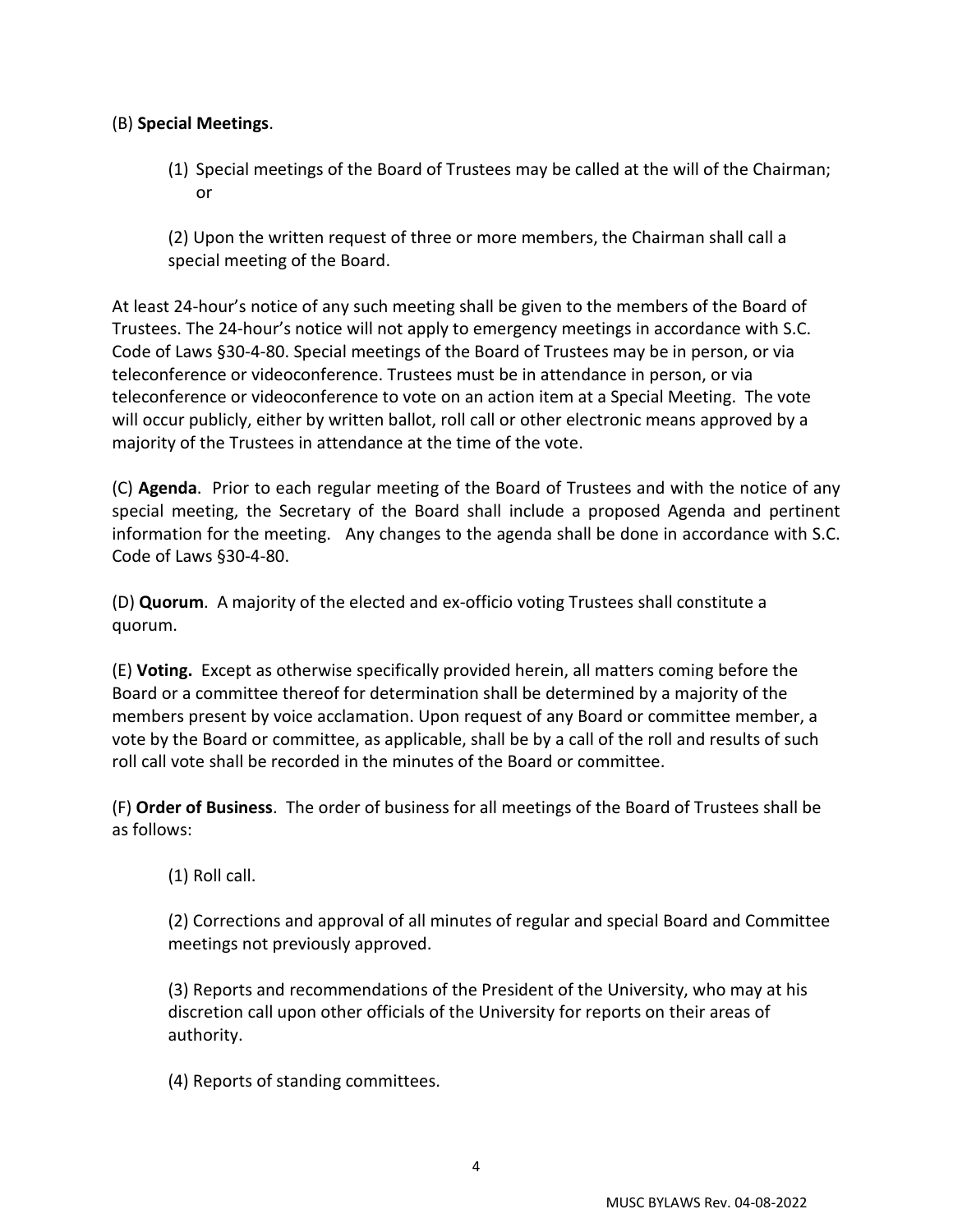- (5) Reports of special committees.
- (6) Old business.
- <span id="page-6-0"></span>(7) New business.

(G) **Rules of Order**. Except as charged by specific rules and regulations of the Board of Trustees, the current edition of *Robert's Rules of Order* shall constitute the rules of parliamentary procedure applicable to all meetings of the Board and its several Committees.

## **Section III. Officers of the Board of Trustees.**

(A) **Ex-Officio Chairman**. The Governor of the State of South Carolina is the voting ex-officio Chairman of the Board of Trustees and he shall preside at those meetings of the Board which he attends. The Governor's designee will vote for the Governor in his absence.

(B) **Chairman**. Biennially (every even-numbered year), at its August meeting, by a majority vote, the Board of Trustees shall elect from its membership a Chairman to serve for a term of two years or until his successor is elected. Trustees must be present to vote. The vote shall be by signed written ballot unless a Board member requests a vote by call of the roll prior to initial distribution of the ballots. The results of such roll call vote shall be recorded in the minutes of the Board.

Should the office of Chairman of the Board become vacant or should the Chairman suffer disability that obviously would be of an extended duration, a special election shall be held for a new Chairman. Such election shall take place at the second Board meeting within four months following such an eventuality. No Chairman shall be eligible to succeed himself after he has served two consecutive terms as the Chairman of the Board. The Chairman shall:

- (1) Preside at all meetings at which the ex-officio Chairman does not preside,
- (2) Appoint all board committees not otherwise provided for,
- (3) Be an ex-officio member of all standing committees of the Board,
- (4) Execute all legal documents and instruments on behalf of the Board, and

(5) Represent the Board in making its budget requests to the General Assembly of the State.

The Chairman of the Board shall be the official spokesman of the Board.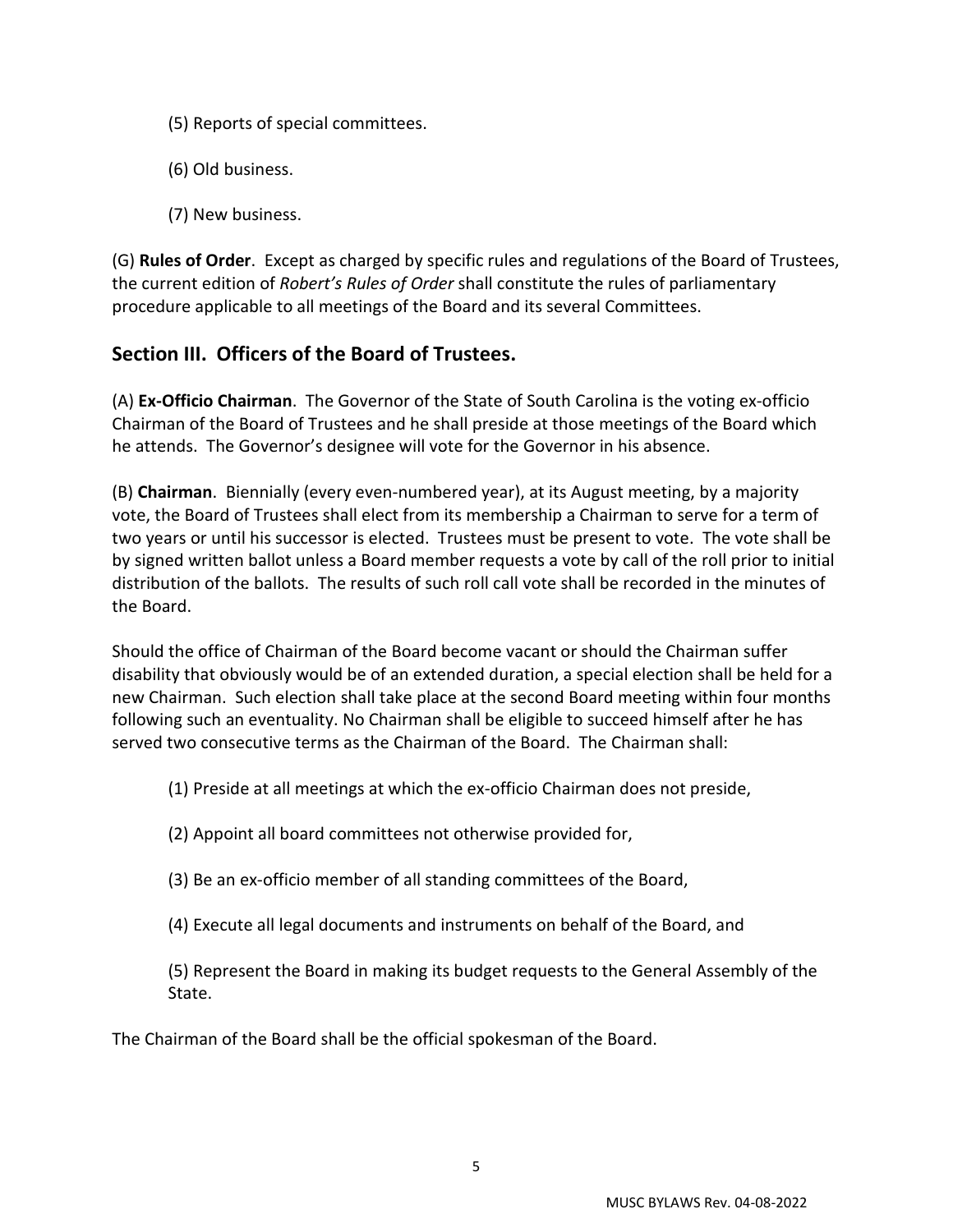(C) **Vice Chairman**. At the same time, by a like method and for a like term of office as the Chairman, the Board of Trustees shall elect from its membership a Vice Chairman to perform the duties of the Chairman in his absence, disability, or unavailability.

#### (D) **Secretary**.

(1) A Secretary of the Board of Trustees shall be elected by a majority of the Board to serve at the will of the Board. Trustees must be present to vote. The vote shall be by signed written ballot unless a Board member requests a vote by call of the roll prior to initial distribution of the ballots. The results of such roll call vote shall be recorded in the minutes of the Board.The Secretary need not be a member of the Board and may be an officer or employee of the institution in another capacity. The Secretary shall also serve as Secretary of all committees of the Board.

(2) Duties. It is the duty of the Secretary to arrange for all Board meetings and to act as Secretary to all Board committees, to keep records and minutes of Board actions, to review and prepare proposed revisions to the bylaws of the Board every four (4) years or earlier if a material change occurs, and to complement the links with the President. In this role, the Secretary's primary responsibility is to the Board members. **SPECIFICALLY, THE SECRETARY WILL:**

(a) Prepare agenda, place requests in proper format for Board meetings and Board action, record minutes of all meetings, and mail notices and other information to Trustees;

(b) Assist the Board in reviewing, and prepare proposed revisions to, the bylaws of the Board every four (4) years or earlier if a material change occurs. Upon completion of the review by the Board, incorporate all adopted amendments, and submit changes to other parts of the bylaws which are reasonably implied by the adopted amendments;

(c) Obtain necessary legal opinions pertaining to the Board of Trustees as an entity and to individual members in their official capacities;

(d) Receive all direct correspondence, reports, telephone calls, etc., for the Board. Formulate proposed actions and communicate results to the Chairman and Board members;

(e) Relay to the President requests received by Board members from constituents;

(f) Make all arrangements for meetings of the Board of Trustees and committees, make travel accommodations and meal arrangements, including social functions when appropriate;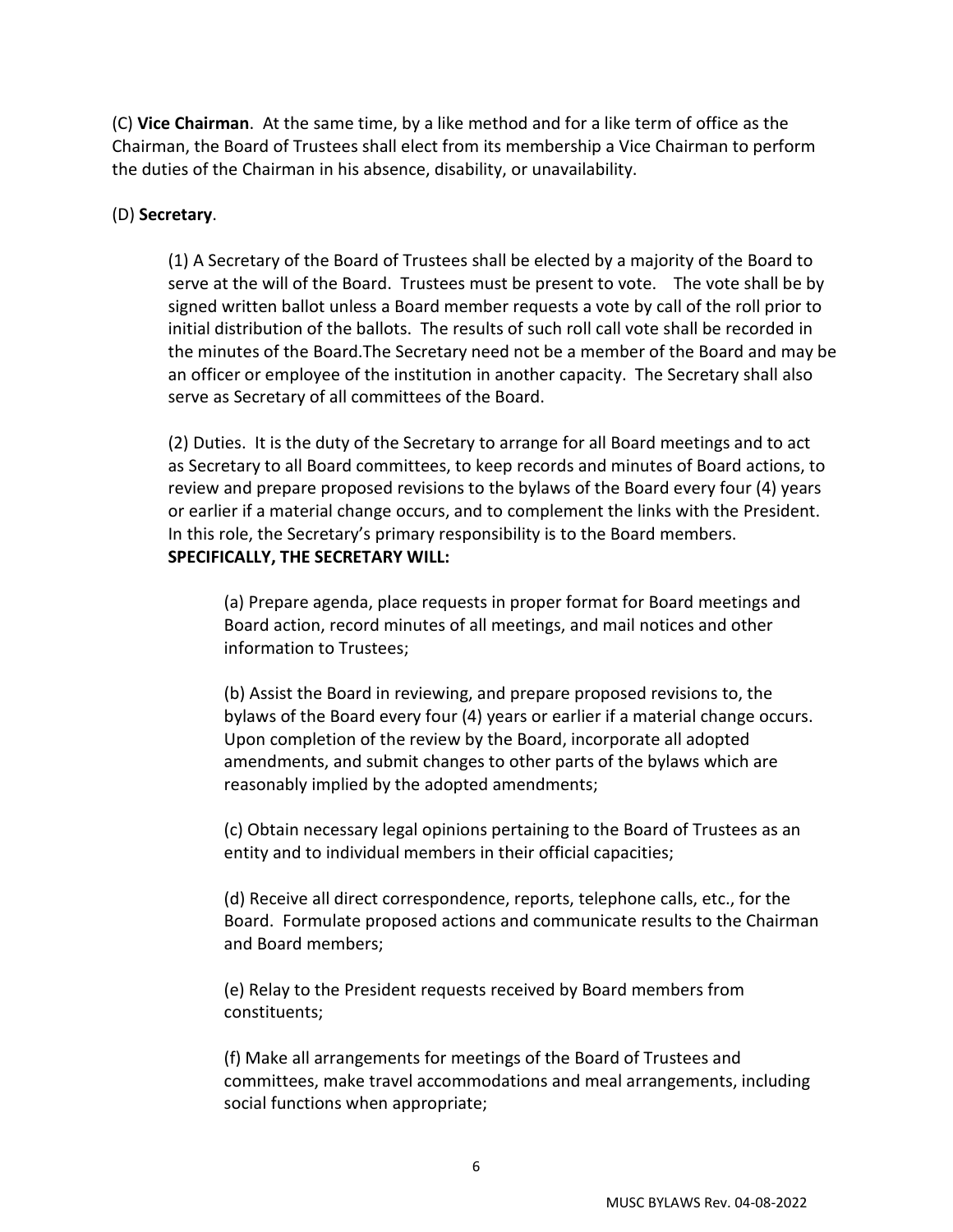(g) Keep all records of Board actions taken via mail or telephone between meetings;

(h) Process the Board of Trustees expenses including supplies, printing, binding, travel, subsistence and per diem;

(i) Take care of routine correspondence on behalf of the Chairman and Board members;

(j) Provide copies of minutes of Board of Trustees meetings to members and other addressees as appropriate;

(k) Arrange for screening of the General Assembly's daily calendars and journals, proposed legislation, relevant newspapers, and other information sources. Report pertinent information to the Board and to the President;

(l) Keep a log of term of office and appropriate filing duties and procedures for Trustee members;

(m) Insure compliance with the requirements of the South Carolina Freedom of Information Act as it pertains to Board meetings and records; and

(n) Ensure that the Chairman of the Board of Trustees fills certain seats on affiliate boards, as specified by the affiliates' Bylaws. As such positions become available; all Board members will be made aware of the open seat prior to the Chairman appointing an individual to fill the seat. Where two or more seats are available on an affiliate board, consideration shall be given to filling the slots with one professional and one lay person from the Board of Trustees.

#### (E) **Internal Auditor.**

(1) The Internal Auditor shall be elected by a majority of the Board of Trustees to serve at the will of the Board. Trustees must be present to vote. The vote shall be by signed written ballot unless a Board member requests a vote by call of the roll prior to initial distribution of the ballots. The results of such roll call vote shall be recorded in the minutes of the Board.The Board directs that the Internal Auditor's position and its support staff shall report and be accountable directly to the Board of Trustees of the Medical University of South Carolina. It is further directed that the Board of Trustees for the Medical University of South Carolina shall be responsible for managing the Internal Auditor's tenure and for setting the financial budget for the Internal Audit Department, including salaries, operational expenses, and support costs.

(2) Duties. The Internal Auditor is responsible for managing a professional Internal Audit Department to provide analyses, appraisals, recommendations, counsel, and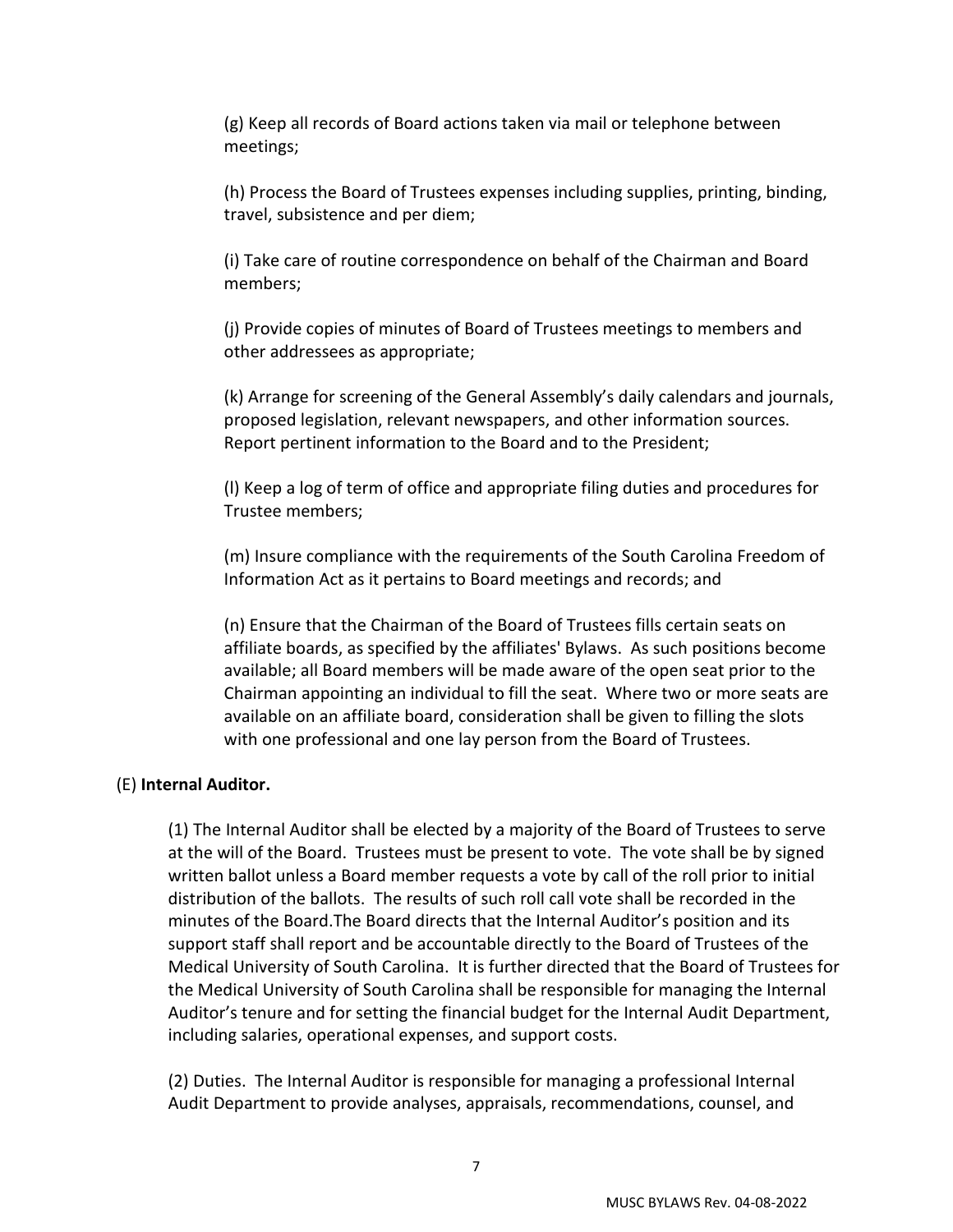information concerning the activities reviewed to management, and ultimately to the Board of Trustees.

(3) The Internal Auditor is also responsible for providing the Board of Trustees with information about the adequacy and effectiveness of the organization's system of internal control and the quality of performance.

(4) The Internal Auditor will assist the Audit Committee of the Board of Trustees in carrying out its duties as stated in Section IV(D)(5) of these Bylaws.

(5) The Internal Auditor will assist the Audit Committee in the selection, oversight, and evaluation of the External Auditor.

(F) **Trustees Emeriti**. The MUSC Board of Trustees may recognize a former trustee for loyal, dedicated and significant service to the University. Trustee Emeritus status will be granted when a former Board member is nominated in writing by a current Board member and elected by a two-thirds majority vote. To be eligible, the former Board member must have served at least eight (8) consecutive years or have been awarded an honorary degree by the Medical University of South Carolina.

Trustees Emeriti will be elected for life. Trustees Emeriti will be non-voting, ex-officio members who are not reimbursed from appropriated funds. These Board members will be invited to all Board functions and events and will provide support for the University as knowledgeable friends and ambassadors.

## <span id="page-9-0"></span>**Section IV. Committees of the Board.**

(A) **Standing Committees**. In addition to such special committees as from time to time may be appointed or elected by the Board of Trustees, there shall be the following standing committees:

- (1) Audit
- (2) Education, Faculty and Student Affairs
- (3) Finance and Administration
- (4) Physical Facilities
- (5) Research and Institutional Advancement

(B) **Organization and Terms of Office**. All standing committee assignments shall be made by the Chairman of the Board of Trustees from the membership of the Board within 30 days following the August meeting each even numbered year. Their terms of service shall be for two (2) years. Each standing committee shall be composed of a minimum of three (3) members. Each standing committee shall elect its own chairman from its members by a majority vote taken by voice acclamation at the first committee meeting following the August meeting of the Board at which a Board Chairman is elected, excluding special elections, or at the first regular meeting of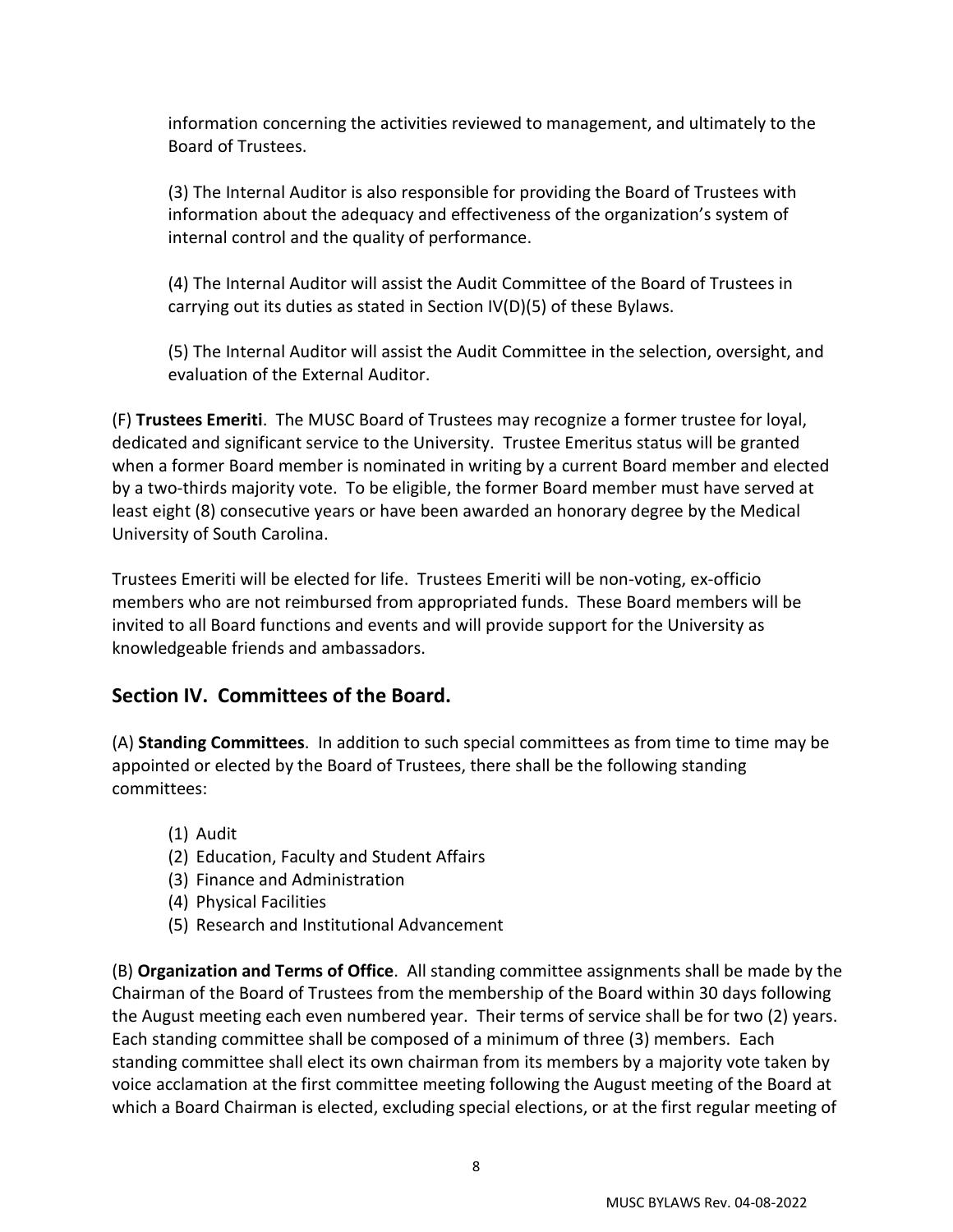a new standing committee. Upon request of any standing committee member, a vote by the committee shall be by call of the roll and results of such roll call vote shall be recorded in the minutes of the committee. Board members may only serve as Chairman of more than one standing committee of the University or the Medical University Hospital Authority (MUHA) Boards when the same committee (e.g., Physical Facilities, Audit) serves both entities.

(C) **Quorum.** A majority of the membership of any standing committee shall constitute a quorum.

(D) **Powers and Duties of Standing Committees**. The standing committees shall have the following powers and duties:

### (1) **Audit Committee.**

(a) The Audit Committee shall concern itself with assisting the Board of Trustees in discharging its fiduciary and stewardship obligations relative to the reliability and integrity of 1) systems of internal control, 2) accounting practices, 3) annual reporting, 4) internal and external audit processes, 5) management of business exposures, and 6) compliance with legal, regulatory, and ethical requirements.

(b) The Committee will provide an open avenue of communication among the internal and external auditors, management, and the Board. The full Board will continue to have complete access to management and the Internal Audit department and may continue to request the Internal Audit department to review areas of concern to them.

(c) The role of the Committee is oversight. It is not the duty of the Committee to prepare financial statements or to conduct audits to independently verify management's representations or to determine that the financial statements are complete and fairly present the financial condition of MUSC and its affiliates. These are the responsibilities of management and the external auditors.

(d) The Audit Committee has the full authority to review/investigate any matter or activity within the scope of its responsibilities. It shall have direct access to management, Internal Audit, Legal Counsel and any other members of or resources within MUSC and its affiliated organizations. All employees shall be directed to cooperate as requested by members of the Committee. The Committee shall also have the resources and authority to retain special legal, accounting, or other experts it deems necessary in the performance of its responsibilities.

(e) In accordance with Section IV(B) of these bylaws, the Chairman of the Board shall appoint the Audit Committee members, all of whom shall be Trustees, and the Committee members will elect one individual to serve as Committee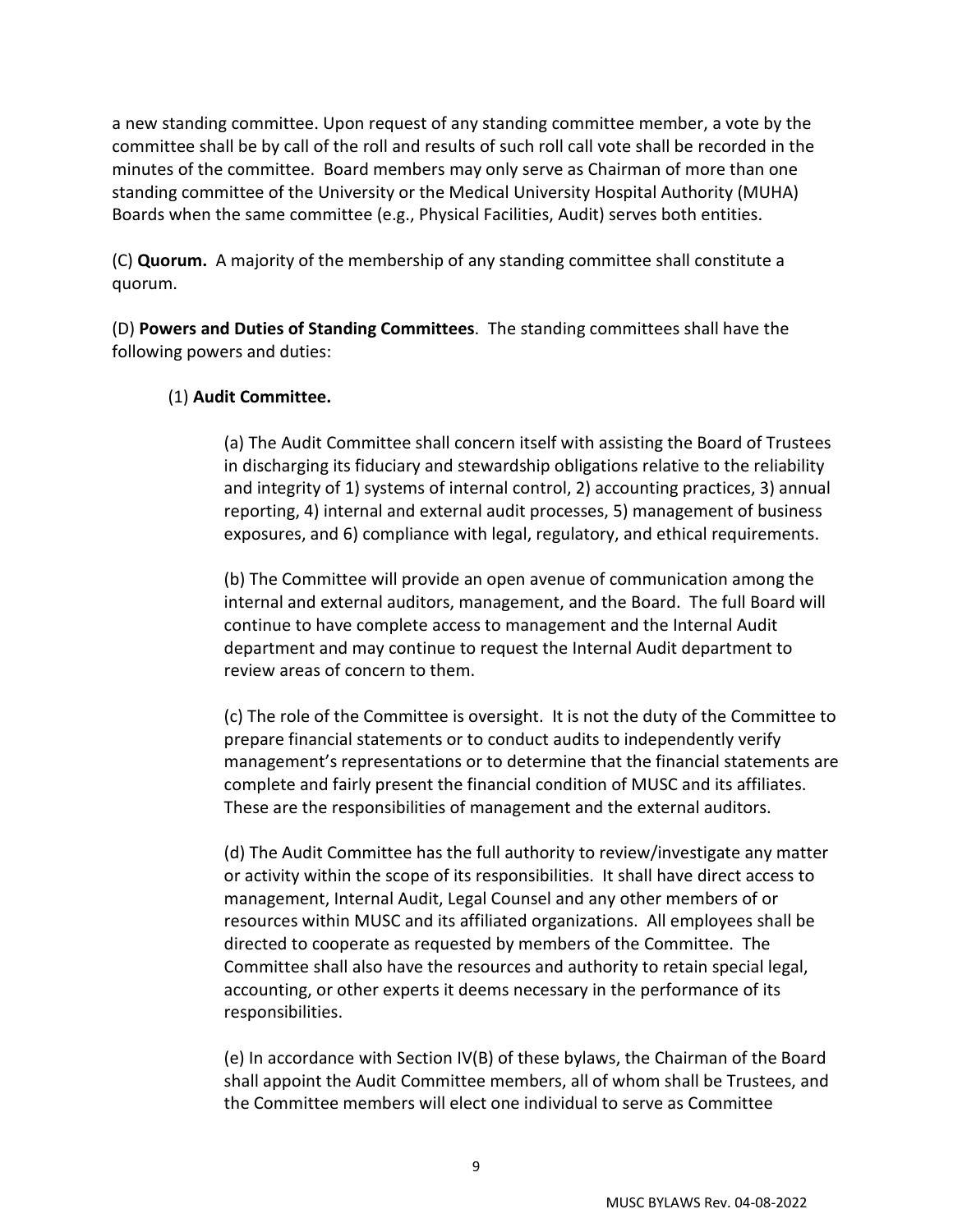Chairman. Each member of the Committee, including the Chairman, shall be independent and by reason of education or experience possess such degree of financial literacy as required to oversee the performance of the internal and external auditors, review MUSC's financial statements, and otherwise faithfully execute the role of the Audit Committee set forth in the bylaws. At least one member of the Committee should have appropriate experience with internal controls, an understanding of applicable accounting principles, the application of such principles in preparing or auditing financial statements, and an understanding of audit committee functions.

(f) Members of the Committee shall uphold their duty of care by attending and participating in meetings, strengthening his or her understanding of the institution and its operations, maintaining professional skepticism, addressing appropriate subjects, gathering adequate facts, making reasonable and prudent inquiries before making a decision, and seeking outside counsel when necessary.

(g) The Audit Committee shall meet at least two times per year. Internal Audit will coordinate the Committee's agenda in consultation with the Committee Chair. All Board members are encouraged to attend and participate in the Audit Committee meeting.

(h) The Committee will set the appropriate tone in communicating the importance of internal control and direct management to establish appropriate internal controls.

(i) The Management Development and Compensation Sub-Committee shall be a subcommittee of the Audit Committee and reports to the Board through the Audit Committee.

i. The Management Development and Compensation Sub-Committee shall ensure that executive management and employees of the entities receive compensation that is market-level competitive, supports achieving the entities' strategic objectives, and is relevant to the individual's annual job performance while being sensitive to funding availability and longer term budget goals. The sub-committee will review all policy matters related to evaluation and compensation of the President, the Vice Presidents, the Deans, the Secretary of the Board (collectively "Executive Leadership"), and any other positions the sub-committee may decide.

The sub-committee will make recommendations to the Board via the Audit Committee regarding these matters. The sub-committee will assist the Board in determining a compensation package for the President and advise the President regarding appropriate compensation structures for other members of Executive Leadership.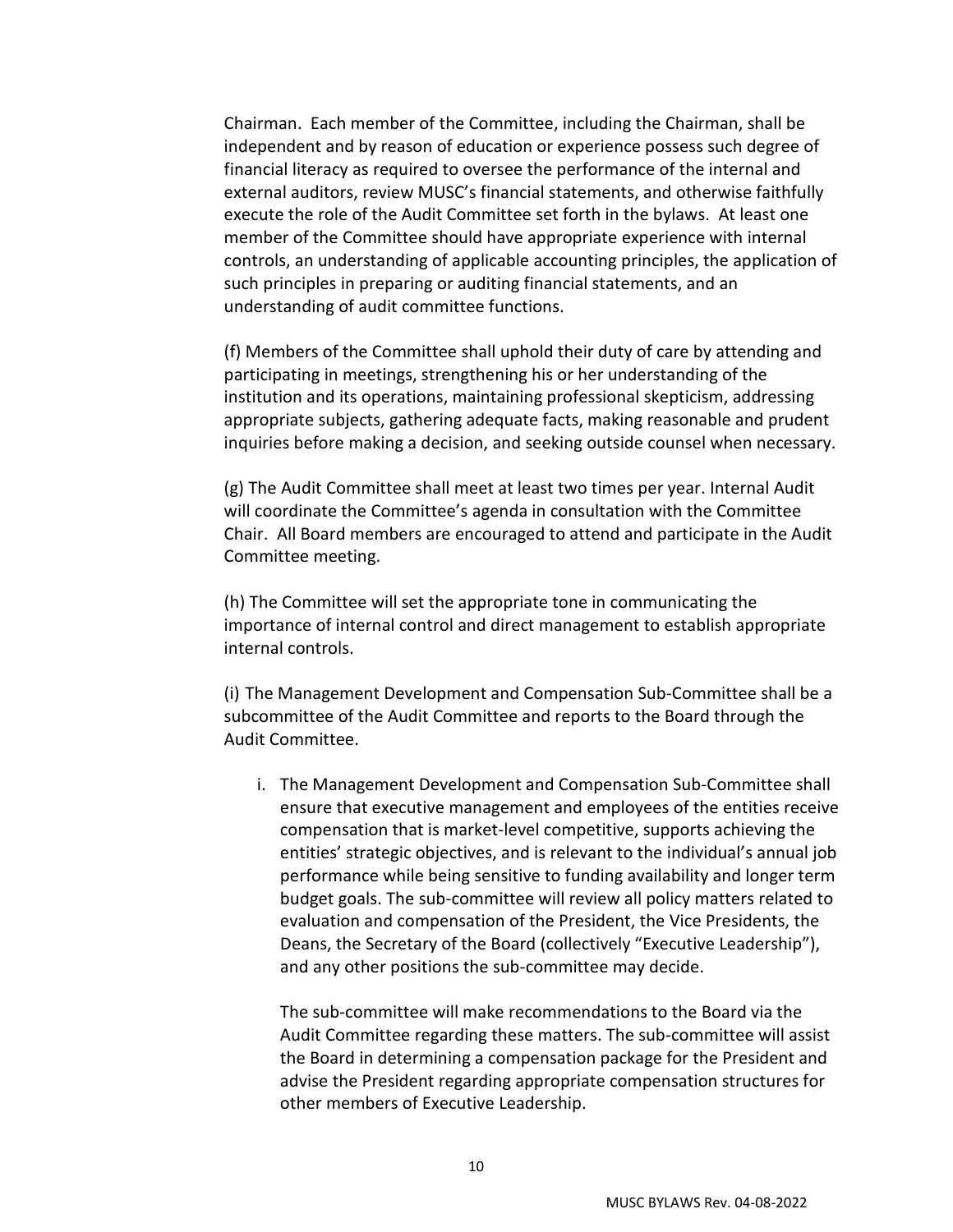- ii. The sub-committee shall review, at least annually, MUSC's assessment of potential candidates for promotion (Key Employees) to, at a minimum, a Vice President, Dean, or other senior executive position designated by the Board. The assessment should identify candidates' potential for promotion, professional development needed to address perceived deficiencies in a candidate's preparedness for promotion, or other actions to develop a "deep bench" of potential MUSC leaders. The subcommittee shall assist the President in determining appropriate professional development assistance for the MUSC Key Employees and in determining the best approaches to providing that assistance. The subcommittee shall review, at least annually, the Management Development plans in place and planned to ensure that all employees are encouraged to continuously improve their professional capabilities.
- iii. As with other standing committees, members of this sub-committee will be appointed by the Chairman of the Board of Trustees and is not limited to members of the Audit Committee. The Chairman of the Audit Committee will serve as chairman of this sub-committee.
- iv. The Management Development and Compensation Sub-Committee shall meet as needed. All Board members are encouraged to attend and participate in the sub-committee meetings.
- v. No offer of compensation to any position included under (ii.) above, whether written or oral, subject to the review of the Management Development and Compensation Sub-Committee shall be effective as binding on the entities without the required approval(s).

(j) The Committee shall report to the Board on all financial matters in its area of concern.

#### (2) **Education, Faculty and Student Affairs Committee**.

(a) The Education, Faculty and Student Affairs Committee shall concern itself with the formation of policy regarding matters affecting the quality, character, extent and relative standards in instruction and research.

(b) Also, the Committee shall concern itself with the formation of policy affecting student life, welfare, and morale.

(c) The Committee shall concern itself with the faculty organization, quality, effectiveness, welfare, and morale.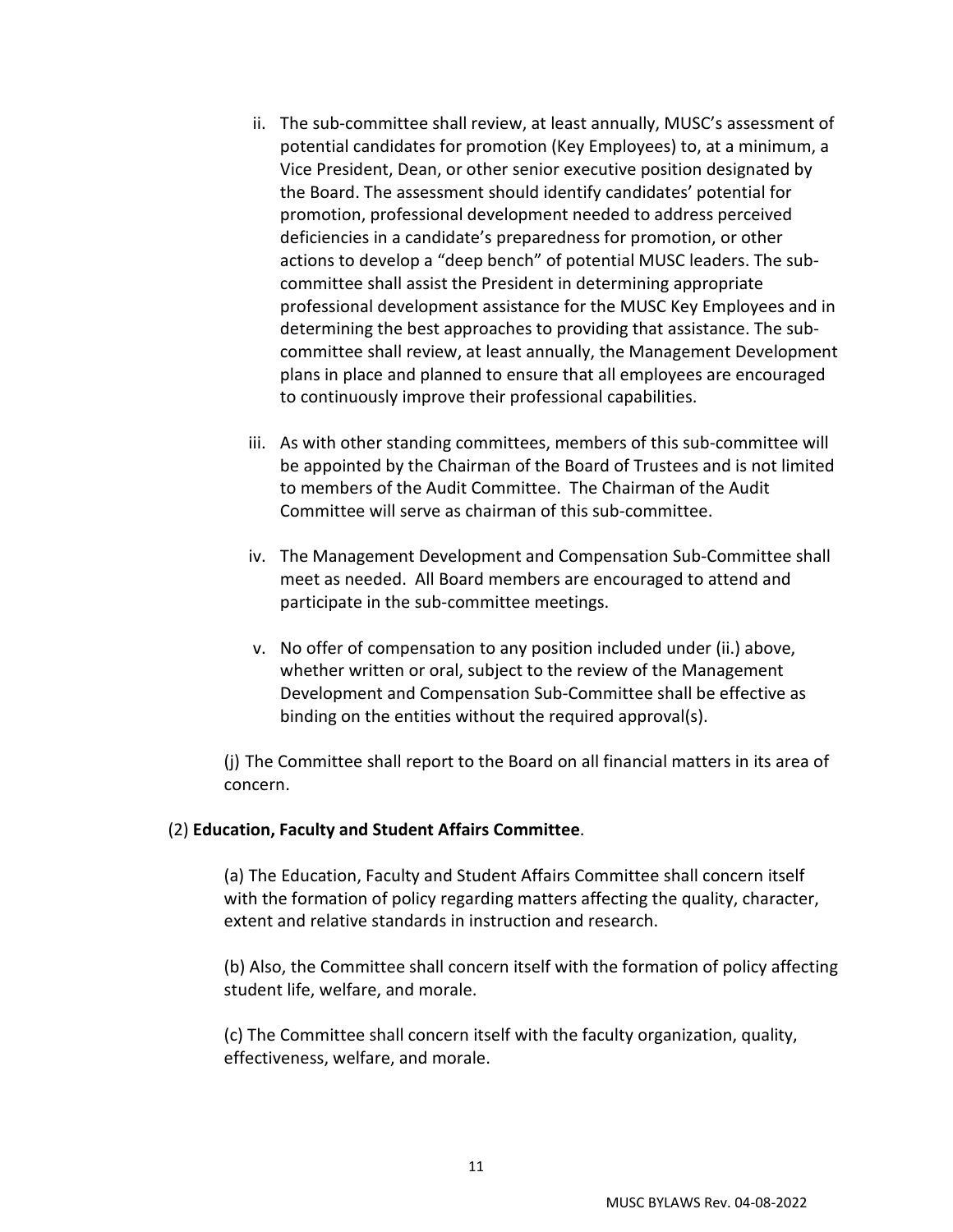(d) The Committee shall create, with approval of the Board, multi-specialty group practice plan(s) whose membership shall be comprised of qualifying faculty and employees of the University. These practice plan(s) will develop administrative board(s) and bylaws for approval by the MUSC Board of Trustees. Faculty members shall have but one annual contract which shall accurately reflect their activities and compensation from MUSC, MUHA, Veterans Administration, clinical practice plan, and all other approved sources. Such compensation shall be considered part of the total MUSC compensation package and shall, pursuant to law, receive prior approval by the President and/or the Board of Trustees.

(e) The Education, Faculty and Student Affairs Committee will make appropriate and timely reports and recommendations to the Board of Trustees which, upon approval by the Board of Trustees, these shall become established policy of the Board.

(f) The Committee, whenever needed, shall make available to the Board reports and recommendations regarding grants and scholarships from trust funds and endowments. Upon approval by the Board of Trustees, these recommendations shall become established policy. The Committee shall also report to the Board the recipients of such grants and scholarships.

(g) The Committee shall report to the Board on all financial matters in its areas of concern.

#### (3) **Finance and Administration Committee**.

(a) The Finance and Administration Committee shall concern itself with the broad financial overview of the University, as well as with the operation, routine care, and funding of maintenance of the existing physical facilities of the University. Specific financial details will be provided in the other respective standing committees of the Board of Trustees.

(b) The Committee shall especially concern itself with such matters as procurement, accounting, budgeting, and information systems.

(c) The Committee will concern itself with the financial and fiscal policies and procedures of the University.

(d) The annual requests for appropriation and the proposed annual budgets shall be prepared by the appropriate University officers for review by the Committee.

(e) The Committee shall concern itself with personnel policies and personnel administrative programs to achieve satisfactory quality, productivity, and morale of personnel of the University.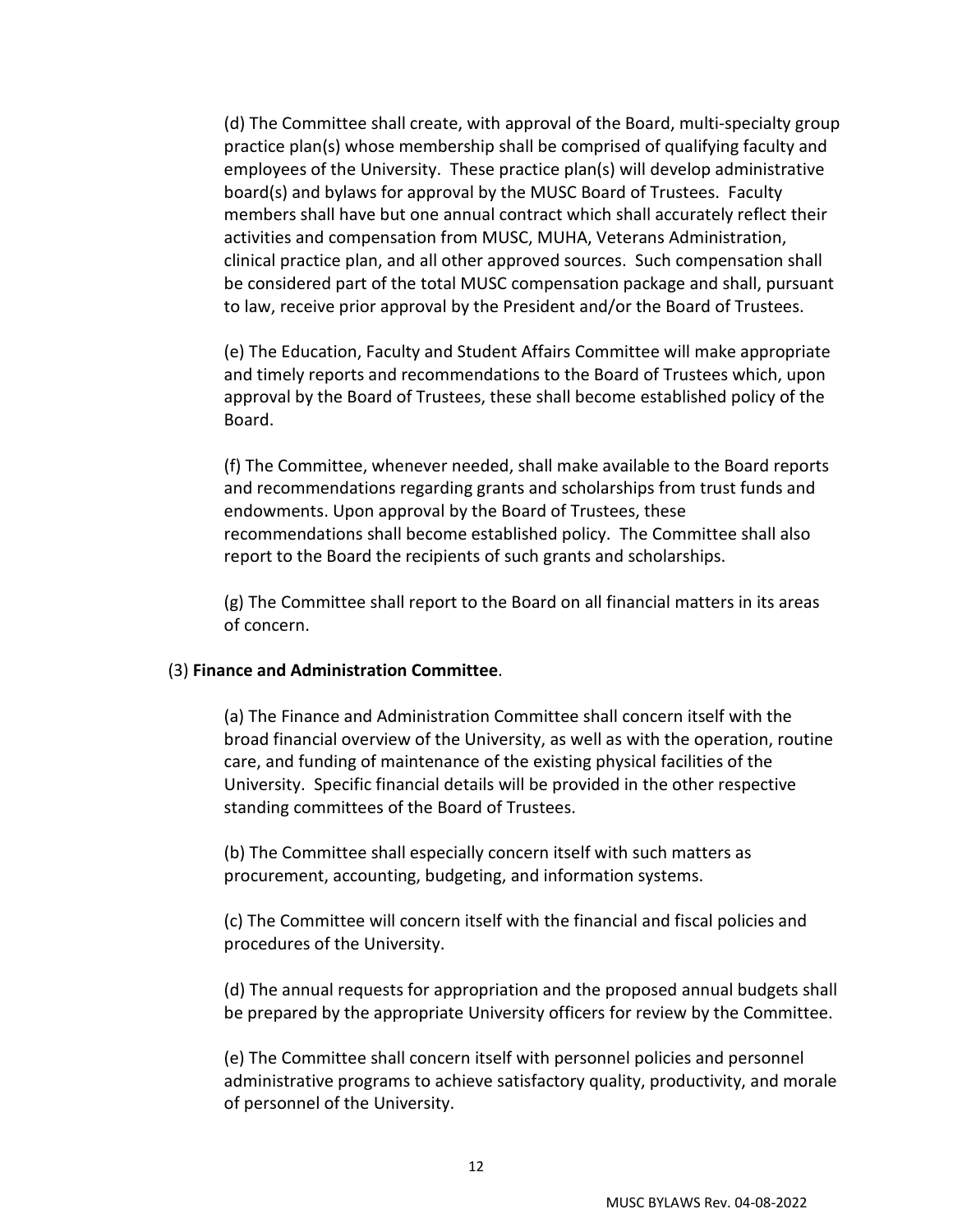(f) The Committee will assist the Audit Committee in setting the appropriate tone in communicating the importance of internal control and directing management to establish appropriate internal controls.

(g) The Committee will make appropriate and timely reports and recommendations to the Board of Trustees which, upon approval by the Board of Trustees, shall become established policy of the Board.

#### (4) **Physical Facilities Committee.**

(a) The Physical Facilities Committee shall concern itself with the real property and improvements thereto of the Medical University of South Carolina and its affiliates. It shall be responsible for prioritizing and implementing all development plans for University properties and their improvements. It shall solicit, evaluate, and select suggestions and proposals from administration, consultants, and other professionals relating to the development and capital improvements of the physical facilities and make recommendations to the Board of Trustees. This Committee will only be concerned with capital projects exceeding cost limits specified in approved Board policies. This Committee shall assume full responsibility of the MUSC Facility Plan, to include, but not limited to, 1) selecting architects, engineers, and other related professionals; 2) prioritizing all requests for facilities; 3) conducting feasibility studies; and 4) reviewing major renovations required for the installation of equipment.

(b) To help carry out the duties of the Physical Facilities Committee, the Committee Chairman can appoint one member of the Physical Facilities Committee and two members of the Board of Trustees at large as a separate project committee for each major building project for architect/engineer and related construction professionals selections. There may be multiple project committees with different Trustees functioning concurrently for different projects. A project committee is an active part of the Physical Facilities Committee and serves at the supervision, control, and direction of the Physical Facilities Committee. The Physical Facilities Committee Chair shall take into account any expertise or experience of Board members and of their willingness to serve on a committee for a specific project.

(c) The Committee shall be familiar with and report preliminary details of costs associated with various developments and improvements of physical facilities to the Board of Trustees.

(d) The Committee shall be charged with the responsibility of all Board matters relating to the physical properties of the University; the design and location of new buildings, master planning, improvements or remodeling of buildings, and all other matters having to do with the maintenance of the University's physical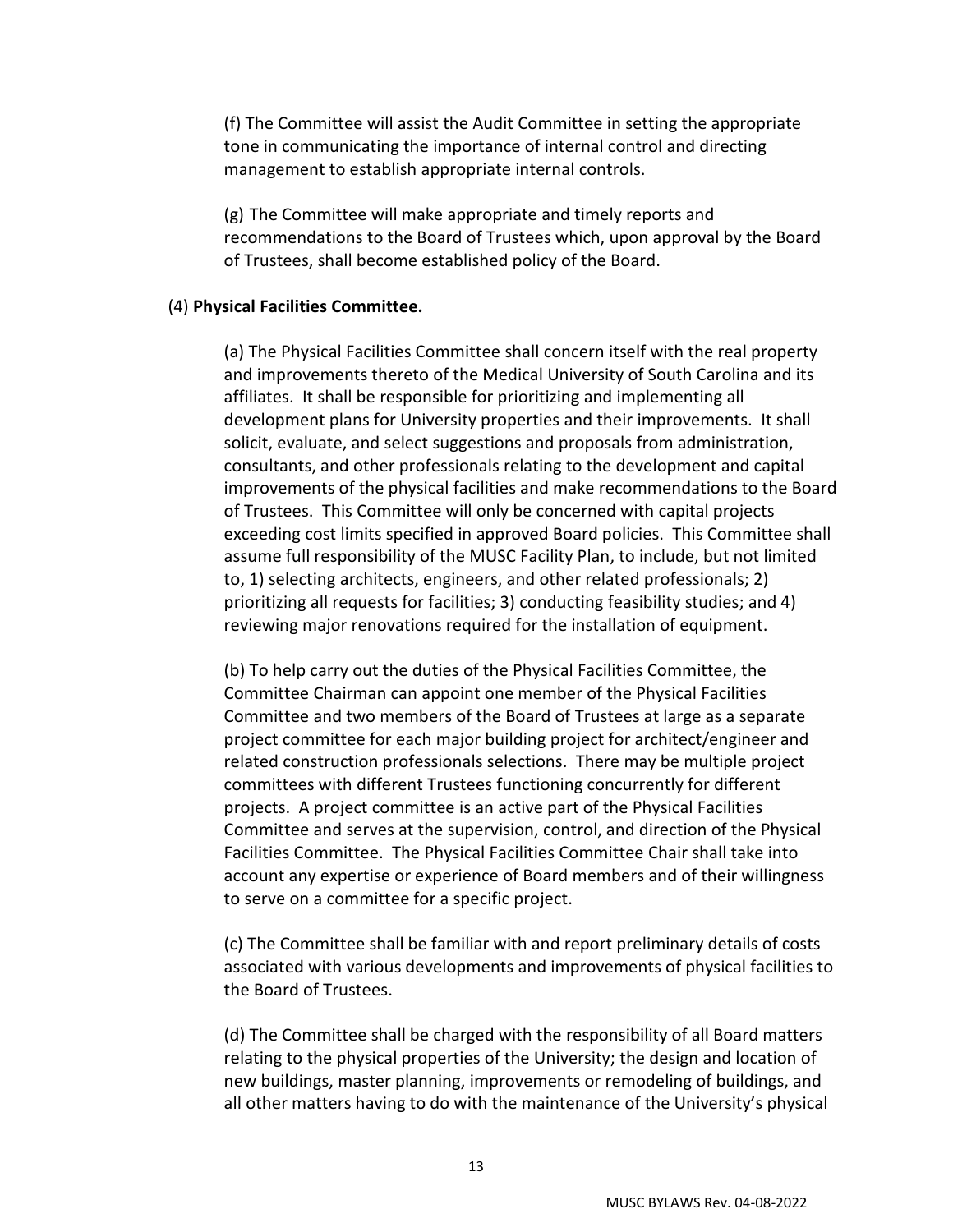facilities. It shall report to the Board of Trustees with its recommendations thereon and on all contracts relating to new construction, capital improvements, and major repairs/renovations to existing buildings and grounds.

(e) The Committee will establish a formal mechanism decreeing the time and appropriate ceremony to formally accept any completed project.

(f) At each Board meeting, the Executive Vice President for Finance and Operations or his designee (i.e., the Director of Engineering and Facilities) will update the Physical Facilities Committee on: 1) construction progress, 2) budgetary increases on construction/facility improvements, and 3) all change orders to date.

(g) Once the Physical Facilities Committee accepts and prioritizes capital project(s) for development, the project(s) will be forwarded to the Finance and Administration Committee of the Board of Trustees for funding consideration. The Finance and Administration Committee will have the responsibility of seeking appropriate funding in consideration of the University's budgetary status, bonding requirements, and other financial requirements or restrictions of the University. In accordance with approved Board policies, the Finance and Administration Committee will make recommendations for approval of expenditures to the full Board.

(h) The Committee shall report to the Board on all financial matters in its area of concern.

#### (5) **Research and Institutional Advancement Committee.**

(a) The Research and Institutional Advancement Committee shall concern itself with the development, promotion, and stimulation of research efforts of the University and the development, promotion, execution, and management of the institutional advancement programs of the University.

(b) The Committee shall make reports and recommendations to the Board of Trustees on institutional advancement, research advancement, animal care, and the establishment and maintenance of research facilities.

(c) The Committee will recommend and seek Board approval for necessary changes to academic facilities as determined by the academic community within the University. The Committee will recommend to the Physical Facilities Committee any changes, deletions or additions to the physical plant for their consideration.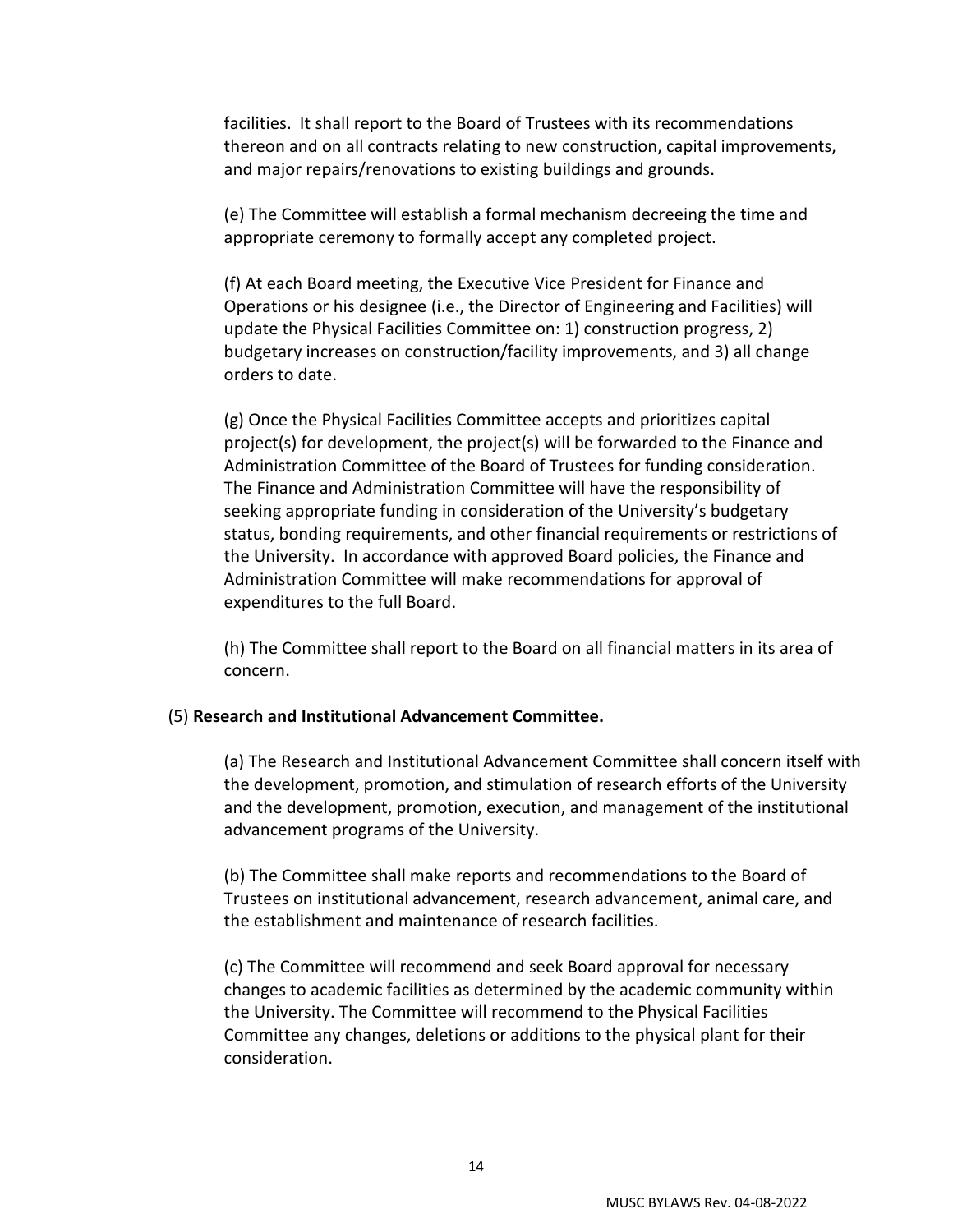(d) The Committee shall study and report to the Board of Trustees on future opportunities for academic development. This Committee shall be directly and specifically interested in fundraising, both in the private and public sectors, in order to provide future revenues for academic and operational needs of the University.

(e) The Committee shall be concerned with external affairs matters including, but not limited to governmental relations, both state and federal, and the University's efforts in industrial recruitment.

(f) The Committee shall concern itself with the identification, cultivation, solicitation, and stewardship of leadership philanthropy to ensure the maximization of private investment in the University's academic, research, and clinical care programs.

(g) The Committee shall recommend to the Board of Trustees appropriate policies and/or programs required to achieve these objectives and shall report to the Board on the implementation, performance, and progress in these areas.

(h) In addition, the Committee shall report to the Board on all financial matters in its areas of concern.

<span id="page-16-0"></span>**(i)** The Research and Institutional Advancement Committee will make appropriate and timely reports and recommendations to the Board of Trustees which upon approval by the Board of Trustees, shall become established policy of the Board.

## **Section V. The Officers and Administration of the University.**

(A) **The President**. The Chief Executive Officer of the University shall be its President who shall be elected by the Board of Trustees to serve at the will of the Board at a rate of remuneration specified by the Board. Trustees must be present to vote. The President will be elected by a majority vote of the Trustees.The vote shall be by signed written ballot unless a Board member requests a vote by call of the roll prior to initial distribution of the ballots. The results of such roll call vote shall be recorded in the minutes of the Board.

(1) The President shall have and exercise full executive powers over the University and its related operations within the framework of the policies established by the Board of Trustees.

(2) More specifically, the President shall be charged with the organization of the administrative and professional personnel of the University and the method of selecting personnel, subject only to the limitations imposed by these bylaws, South Carolina laws, and applicable State policies and procedures. He shall be the medium of formal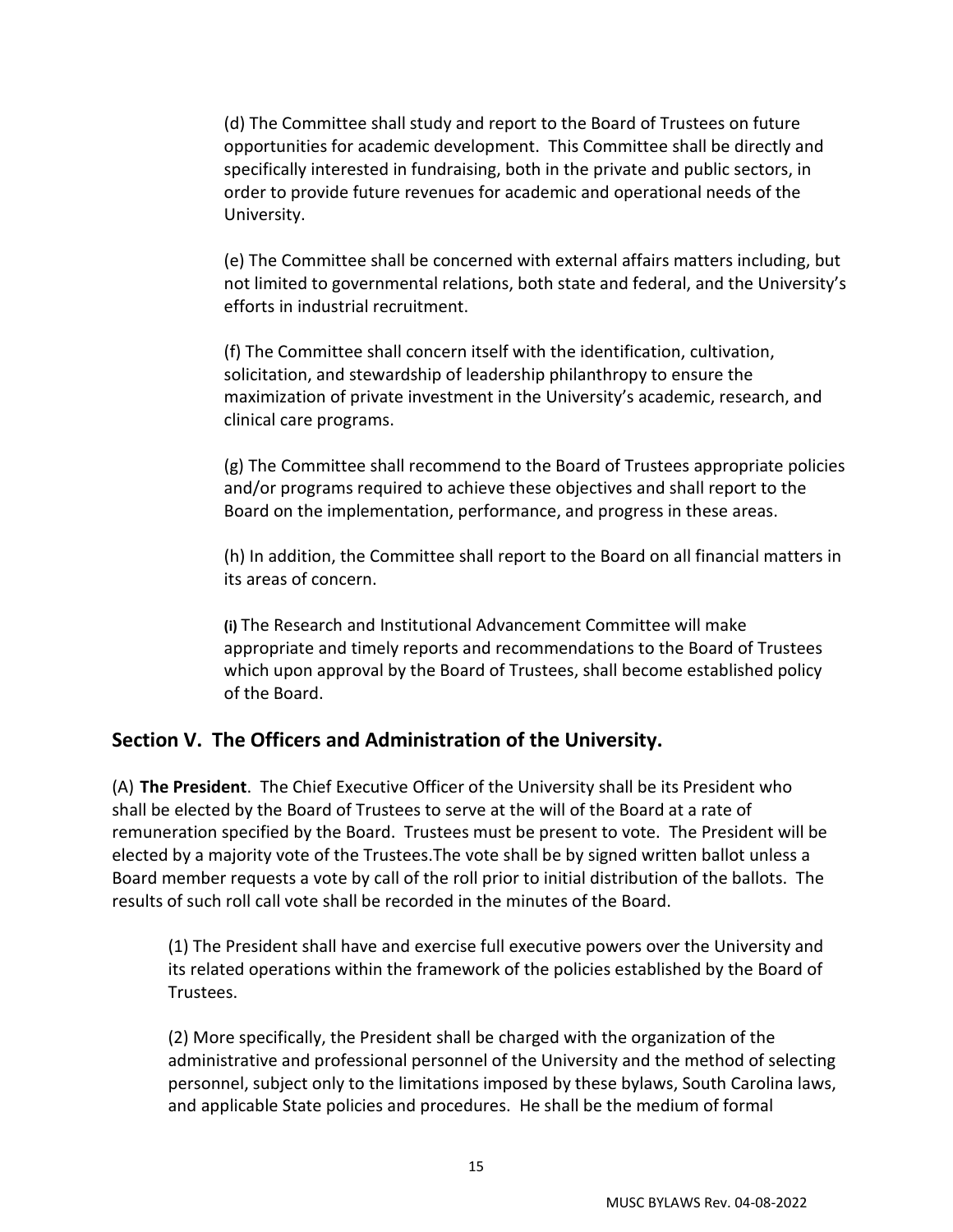communication between the Board of Trustees and the faculty and administrative organization of the University and also the official spokesman of the University except as to matters within the special province of the Board of Trustees, in which realm the Chairman of the Board of Trustees shall be the official spokesman. The President, with his appropriate executive officers and the appropriate committees, shall prepare or receive and forward all requisite reports, budgets, and presentations to public agencies and to the Board of Trustees of the University.

(3) The President shall present to the Board of Trustees an organizational chart showing divisions, departments, and lines of reporting and command in the instructional and administrative organization of the University. After approval of such organizational chart, any changes shall be made only after the proposed change has been approved by the Board.

(B) **Other Executive Officers**. By and with the advice of the President and/or appropriate standing committee, the Board of Trustees shall elect and approve the total compensation packages and subsequent changes thereto of the following additional executive officers. Other executive officers will be elected by a majority vote of the Trustees. Trustees must be present to vote. The vote shall be by signed written ballot unless a Board member requests a vote by call of the roll prior to initial distribution of the ballots. The results of such roll call vote shall be recorded in the minutes of the Board.

(1) **Executive Vice President for Academic Affairs and Provost**. This officer is administratively responsible to the President for all academic matters. In the absence of the President of the University, he shall act as the Chief Executive Officer. He is responsible for the coordination of planning for education and research and shall formulate plans to implement policy approved by the President and the Board of Trustees. The deans of all colleges and the directors of the academic support units shall report to and through this officer to the President of the University. Associated duties include responsibilities for overseeing the educational and clinical activities of the MUSC affiliates (those organizations that are included as component units in MUSC's financial statements), except those affiliates who are part of the clinical enterprise, including but not limited to University Medical Associates (UMA) and the Medical University Hospital Authority (MUHA), collectively referred to as MUSC Health, and the Medical University of South Carolina Foundation (MUSCF), including purview over the organizations as they relate to the total program of the Medical University.

The Chief Executive Officers of the MUSC affiliates, except the MUSC Health entities and MUSC Foundation will report to the Executive Vice President for Academic Affairs and Provost.

(2) **Executive Vice President for Finance and Operations**. This officer is administratively responsible to the President for financial and administrative matters. He shall have immediate oversight of all general and financial operations of the University and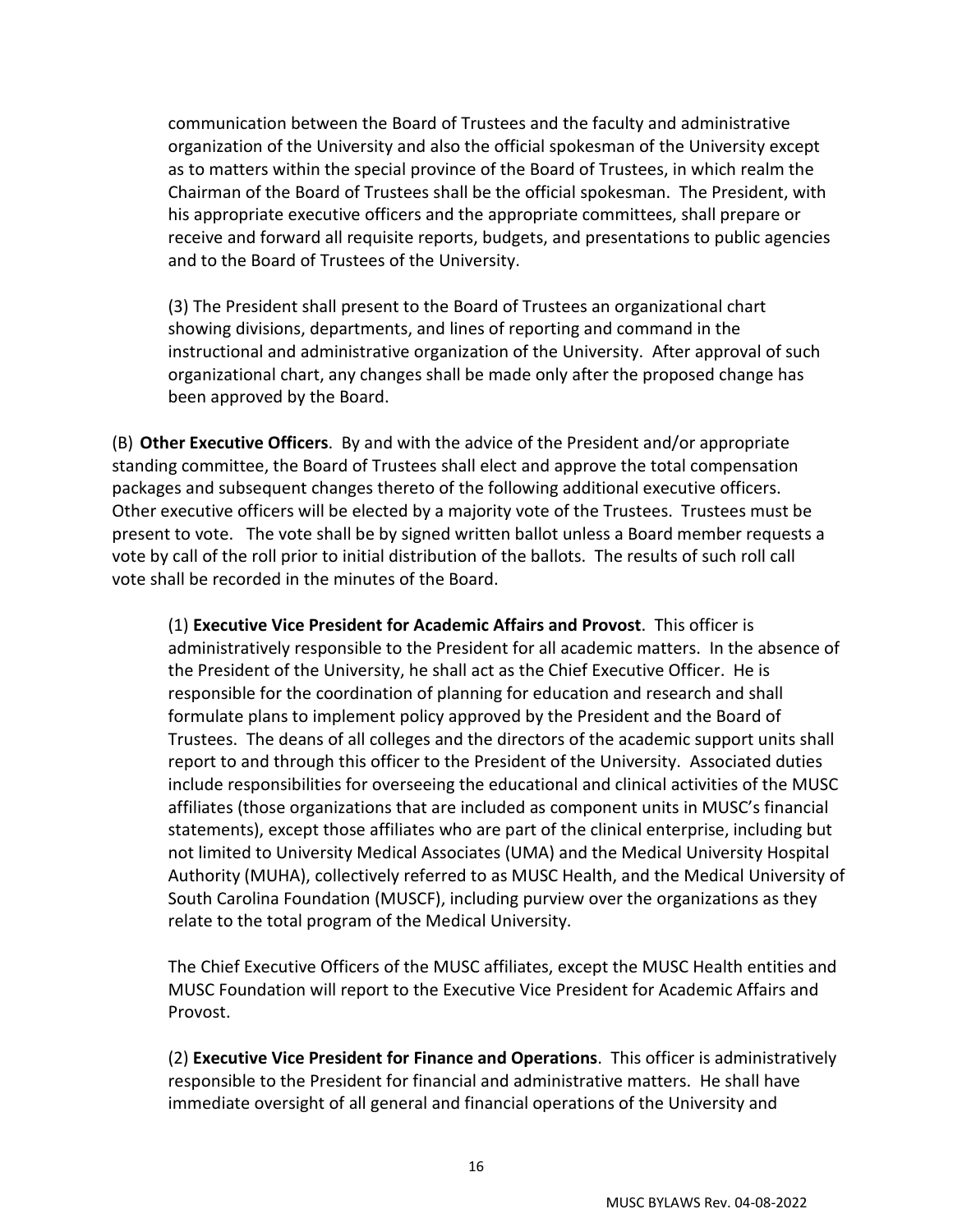responsibility for the physical facilities of the University. All financial and administrative support services of the University shall report to and through him to the President of the University. This officer shall be the financial advisor to the President and the Board of Trustees and serve as Treasurer of the University. This officer serves as chief of staff for the President.

#### (3) **Chief Executive Officer, MUSC Health, and** Executive **Vice President for Health**

**Affairs.** The CEO, MUSC Health, and Executive Vice President for Health Affairs is administratively responsible to the President and Board for all Authority functions and shall exercise overarching control and responsibility for clinical service delivery of the Authority, as well as, human, financial, informational resources and related activities. The CEO, MUSC Health, and Executive Vice President for Health Affairs is expected to align strategically with the Executive Vice President of Academic Affairs and Provost related to the development and implementation of joint initiatives to ensure overall alignment of mission and vision and shall ensure that MUSC Health provides a supportive environment for high quality, sophisticated clinical teaching and research programs carried out by MUSC faculty. This officer shall formulate policies with respect to the clinical, educational and research activities of MUSC Health and is expected to align strategically with the Dean of the College of Medicine and Vice President for Medical Affairs for all College of Medicine clinical activities as well as MUSC Physicians.

(4) **Dean, College of Medicine, and Vice President for Medical Affairs.** The Dean is the Chief Academic Officer for the College of Medicine (COM) and reports directly to the Executive Vice President for Academic Affairs and Provost for all COM academic and research activities. All department chairs in the COM report to the Dean. In the role of Vice President for Medical Affairs, he is expected to align strategically with the CEO, MUSC Health System for all COM clinical activities, and is ultimately accountable to the President of MUSC. The Dean, COM and Vice President for Medical Affairs, is responsible for the vision setting, strategic planning, oversight and investment for education and research in the COM and integration and alignment of the COM clinical mission with the MUSC Health System. As Vice President for Medical Affairs, he serves in critical clinical leadership roles within the MUSC Health System through direct supervision of COM clinical chairs, as a member of the strategic decision making body for the University (President's Council), as a member of the MUSC Health System committees, and serving to monitor and enforce MUSC Health System clinical performance standards.

(5) **Vice President for Institutional Advancement**. This officer is administratively responsible to the President and has immediate oversight in the procurement of private funds for the development of the University's projected and long-range plans. This officer shall have the responsibility for the Office of Development, the Office of Alumni Affairs, and for overseeing development activities of the Medical University of South Carolina Foundation, of which he may serve as vice president. This officer is also responsible for the management of the University's Board of Visitors.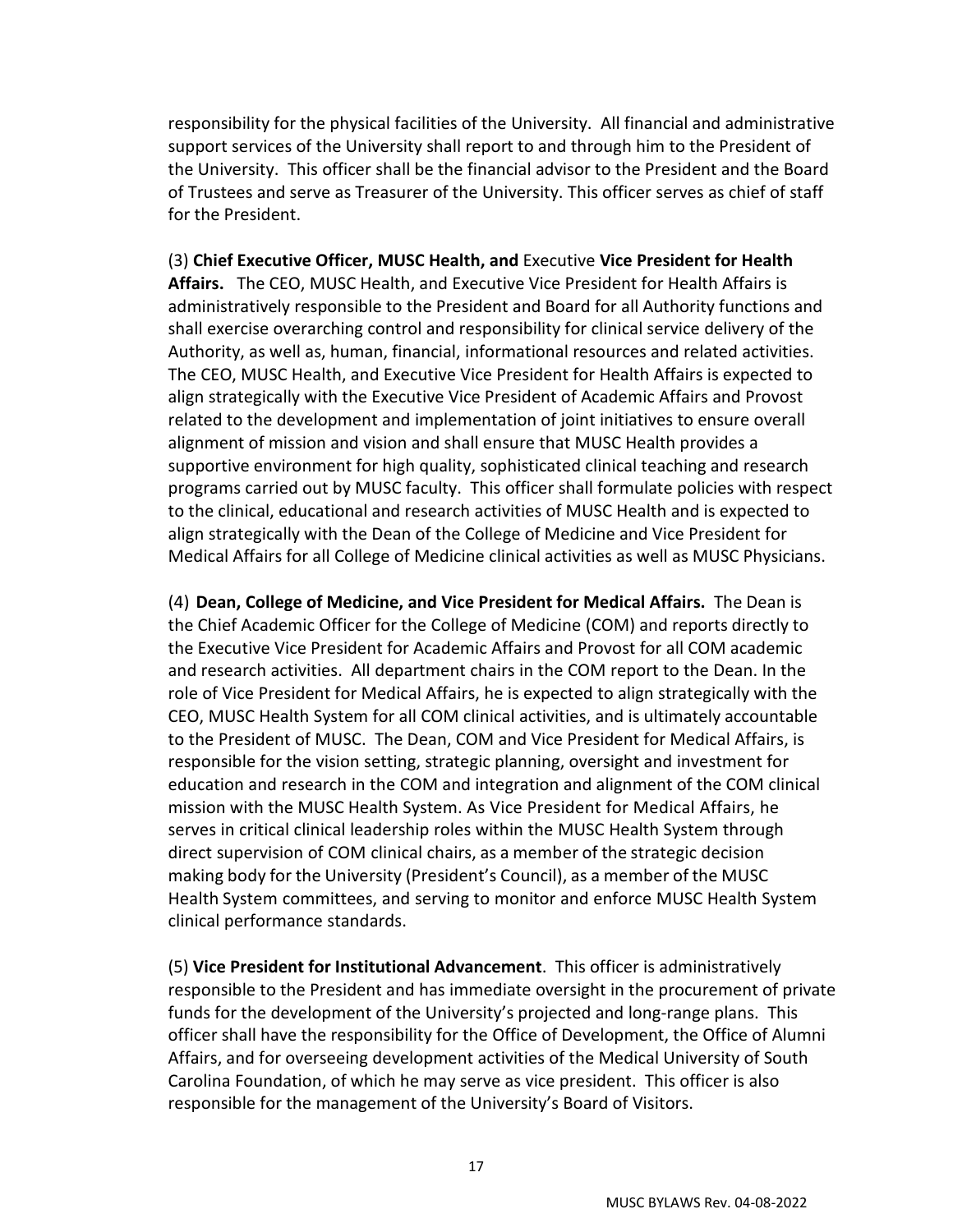(6) **Vice President for Research**. This officer serves as the institution's Chief Research Officer and is responsible for defining and implementing strategies to advance the research mission of the Medical University of South Carolina. The Vice President for Research reports directly to the Executive Vice President for Academic Affairs and Provost. This officer has oversight of research administrative offices supporting the University's research enterprise, including the Office of Research and Sponsored Programs, Office of Research Development, and the Office of Research Integrity. This officer oversees and supports research policy development, sponsored program administration (pre-award), and research compliance and safety. Responsibilities include monitoring institutional extramural and intramural research funding, assuring compliance with research integrity and risk protection guidelines, and coordinating research strategic planning. This officer provides input and expertise in research resource utilization including facilities development and management.

## <span id="page-19-0"></span>**Section VI. The Faculty.**

(A) **Employment**. The President of the University is responsible to the Board of Trustees for the qualitative and quantitative performance of the faculty. Therefore, the President is vested with the power to select the membership of the faculty. He shall appoint the instructional staff of the University. Upon recommendation of the President, the Board of Trustees shall appoint the following:

- (1) Deans
- (2) Associate Professor (regular, adjunct, or clinical)
- (3) Professor (regular, adjunct, or clinical)
- (4) Any faculty position to tenured rank.

(B) **Organization of the Faculty**. All members of the instructional staff of the University shall be embraced in one or more organizations within the University faculty. This will allow the Administration and the Board of Trustees to have the benefit of the aid and advice of the faculty in those matters which are the special concern of the faculty. Such matters include curricula, leaves of absence, sabbatical leaves, termination of employment, and academic matters of concern to both faculty and students. It will also facilitate communication and understanding among the faculty, the administration, and the Board of Trustees.

The Faculty Senate of the Medical University acts as the sole representative body for organizing and executing the business of the faculty submitted to it by members of the faculty, the administration, or the Senate itself. The Senate advises the administration and the faculty in matters pertaining to the faculty.

(C) **Faculty Privileges and Immunities**. The rules, regulations, conditions, and definitions of such matters of faculty concern as tenure, leaves of absence, outside practice, conflict of interest, and the presentation of grievances shall be clearly set forth by the Board and established as policies of the University. These policies and procedures are documented in the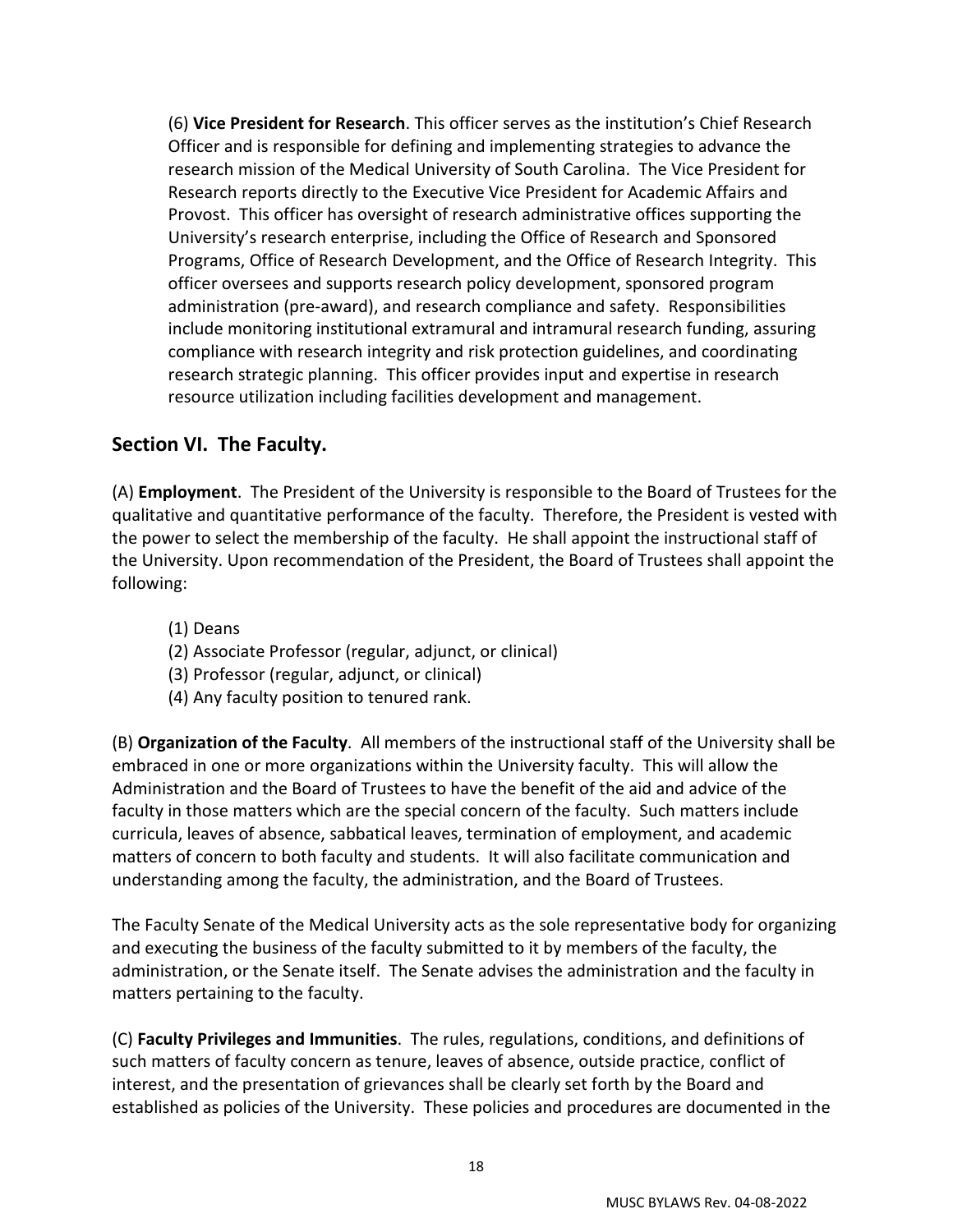Faculty Handbook, which is made available to all members of the faculty and others concerned. The Faculty Handbook is subject to periodic revision, with changes reviewed and approved by the Board of Trustees, upon the recommendation of the Faculty Senate and the Administration.

Until all students of the South Carolina College of Pharmacy (SC-COP) have matriculated, and the SC-COP ceases to exist, the SC-COP will have a separate Faculty Handbook which will be created by the administration and faculty of the College subject to approval by the Board of Trustees of the Medical University of South Carolina and the University of South Carolina. Once created and approved, this handbook will pertain to all faculty of the South Carolina College of Pharmacy. When acting on behalf of the MUSC College of Pharmacy, the faculty of the MUSC College of Pharmacy will abide by the MUSC Faculty Handbook.

## <span id="page-20-0"></span>**Section VII. Appeals to the Board.**

(A) **Faculty.** The right of appeal to the Board of Trustees by any member of the faculty or the administration is a right recognized by the Board and shall be exercised in accordance with the respective grievance procedures for the faculty as set forth in the MUSC Faculty Handbook and approved by the Board of Trustees.

(B) **Administrative Personnel.** With respect to administrative personnel, the Board of Trustees, in its sole discretion, may grant a review of any adverse administrative action.However, if this review is granted, the Board shall not be required to conduct a hearing or hear arguments but shall review the record of any proceedings.

## <span id="page-20-1"></span>**Section VIII. Board of Visitors.**

#### (A) **Membership.**

(1) The members of the Board of Visitors shall be elected by vote of the Board of Trustees upon nominations made by members of the Board of Trustees to the President of the Medical University of South Carolina.

(2) Nominations for membership on the Board of Visitors shall be made as follows:

(a) The two (2) members of the Board of Trustees from each of the seven (7) Congressional Districts shall each make two (2) nominations which may be from the state or outside the state. The voting ex-officio member (or his designee) and the at-large trustee may nominate from the state or outside the state.

(b) The voting ex-officio member (or his designee) and the at-large trustee of the Board shall each submit two (2) nominations. Members Emeriti may also submit one (1) nomination each.